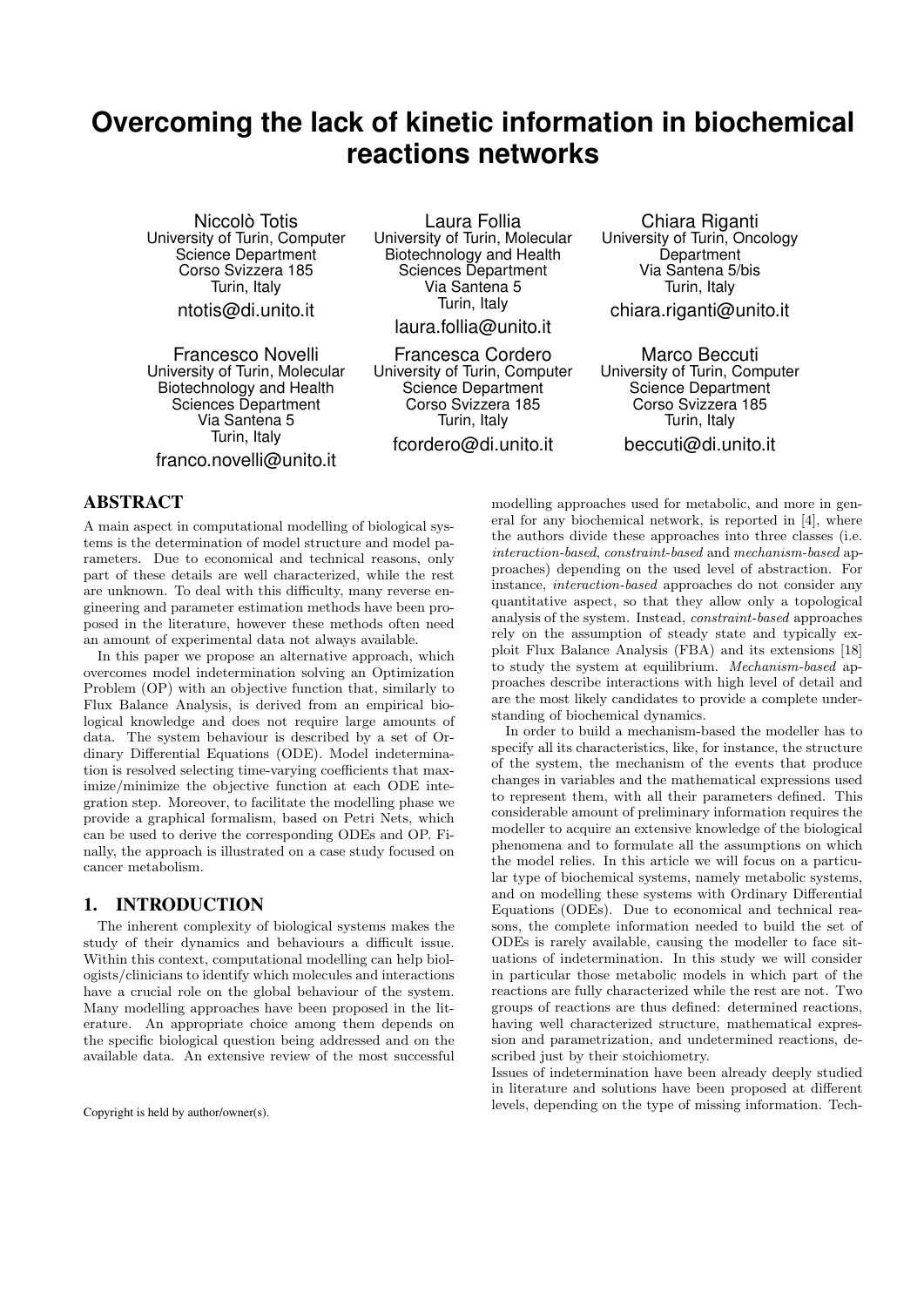niques of reverse engineering (RE) and Parameter Estimation (PE), for instance, overcome this indetermination by means of available experimental data and optimization algorithms [4, 15, 8].

In our previous work [22] we proposed an alternative approach to deal with situations in which insufficient experimental data hamper the application of PE and RE methods. To overcome the lack of information concerning undetermined reactions we chose to exploit an empirical biological knowledge that helps us formulate some modelling assumptions and define an optimization problem (OP). Since the direct definition of the ODEs and of the OP may be difficult and may require advanced modelling skills, we facilitate this process providing a high level graphical formalism based on Petri Nets (PNs).

In this article, we reviewed the approach presented in [22]. In detail we propose two new solution algorithms to speedup the solution process. Moreover, the performance of these new algorithms, in terms of accuracy and computational cost, are compared with the implementation proposed in [22] through a new set of experiments. The paper is organized as follows. Section 2 gives a general outlook on other methods currently used for similar purposes, while Section 3 provides the necessary background on PNs and OPs. In Section 4 our approach is introduced: a formal definition of our PN extension and the procedure to automatically translate a model described through such a high level formalism into the underlying ODE system and OP are provided. In Section 6 we conclude presenting some future works.

# 2. STATE OF THE ART

As mentioned in the introduction, situations of inadequate biochemical characterization are traditionally managed with Reverse Engineering (RE) or Parameter Estimation (PE) computational techniques. When the topology of the network is not known, several techniques of RE can be used. Besides topology, the parametrization of the model represents at present the main area of lacking information. The parameters required for a kinetic model include both the kinetic parameters and the initial conditions. Many parameters have been experimentally calculated with biochemical assays, and have been reported in literature, but many others are still unavailable. As some authors have pointed out, if we consider the parametrization of the mathematical expressions of enzyme activity: "for the foreseeable future, full availability of true rate equations for all enzymes is certainly an illusion" [3]. To cope with this situation, many PE techniques have proposed different approaches that aim to automatically infer model parameters from experimental data. In general, the inputs of PE methods include network topology, initial conditions and discrete-time time series of some biochemical species present in the model. When parameters and network topology are unknown, PE has to be embedded in the solution of a Reverse Engineering problem [4]. Instead, if parameters and initial conditions are unavailable, a joint state-kinetic constants estimation (see,e.g., [13]) has to be performed. PE performs a global optimization of a fitness function which evaluates the distance between the simulated solution and the experimental data points. Several alternative optimization algorithms can be found in literature, each adopting a specific approach to escape from local minima and to limit the computational complexity. The difficulty of PE lies in the availability of experimental data, which in many real cases are very scarce. In this paper we present an approach that can be used in situations where both part of the network structure and part of the parametrization are unknown, representing an alternative to a PE embedded in a RE process. Differently from these techniques, our method tries to escape a strict dependency from experimental data using an OP that relies on biological empirical knowledge. This OP exploits an objective function that is conceived to represent a specific biological behaviour or phenotype, as it will be discussed in Section 5.

The use of an objective function with a biological meaning has already been incorporated in Flux Balance Analysis and Cybernetic Modelling (CM). In most FBA studies the objective function describes an objective that we believe is physiologically relevant for the cell, like the maximisation of biomass. This is used to predict a physiological behaviour of the cell. The idea that a system, like a cell, seeks a biological objective is justified acknowledging the apparent goaldirectedness of nature. Other computational approaches, like cybernetic modelling [25], have taken advantage of this concept, which has been formally defined with the word teleonomy. A teleonomic view of nature indeed considers that the genetic programs of all living organisms have been shaped by evolution in a way that highly performing phenotypes have been selected [25]. Both FBA and cybernetic modelling have proved that this perspective can be used in different ways to simulate real biological behaviours. However, referring to the modelling categories defined in the introduction, FBA pertains to the group of constraint-based models, which are able to offer only a representation of the system at steady state. In FBA, the assumption is that the period in which the concentrations of biochemical species fluctuate can be neglected, while primary relevance is attributed to the condition in which the system is at equilibrium, i.e. when concentrations do not change in time any more. A further improvement of FBA is represented by dynamic Flux Balance Analysis (dFBA), proposed by Mahadevan and coworkers [20]. Here the extracellular space is modelled dynamically while inside the cell the steady-state assumption holds. In dFBA an ODE system is built to describe all extracellular events while the distribution of intracellular fluxes is calculated via a static optimization algorithm (SOA) or a dynamic optimization algorithm (DOA). For reasons of similarity with our approach we will focus specifically on the SOA algorithm, in which a biological objective function, like cellular growth rate or biomass, is maximized at each integration step of the ODEs. It is worth highlighting that dFBA always considers the intracellular system at steady state, so it neglects all the dynamic fluctuations of internal metabolites. In the field of mechanism based models, the teleonomic perspective was adopted by cybernetic models [25], which have been presented in a long series of progressive refinements. Besides teleonomy, the CM approach also assumes that (i) the topology of the network is completely known, that (ii)metabolic enzymes are regulated at the gene expression level or via allosteric mechanisms, that (iii) some economic principles govern the way the cell implements these regulations, meaning that the cell, as if it were a rational investor, enhances those reactions that assure the highest yield in terms of the objective function. Finally CM assumes that (iv) accurate mathematical expressions with a complete list of kinetic parameters are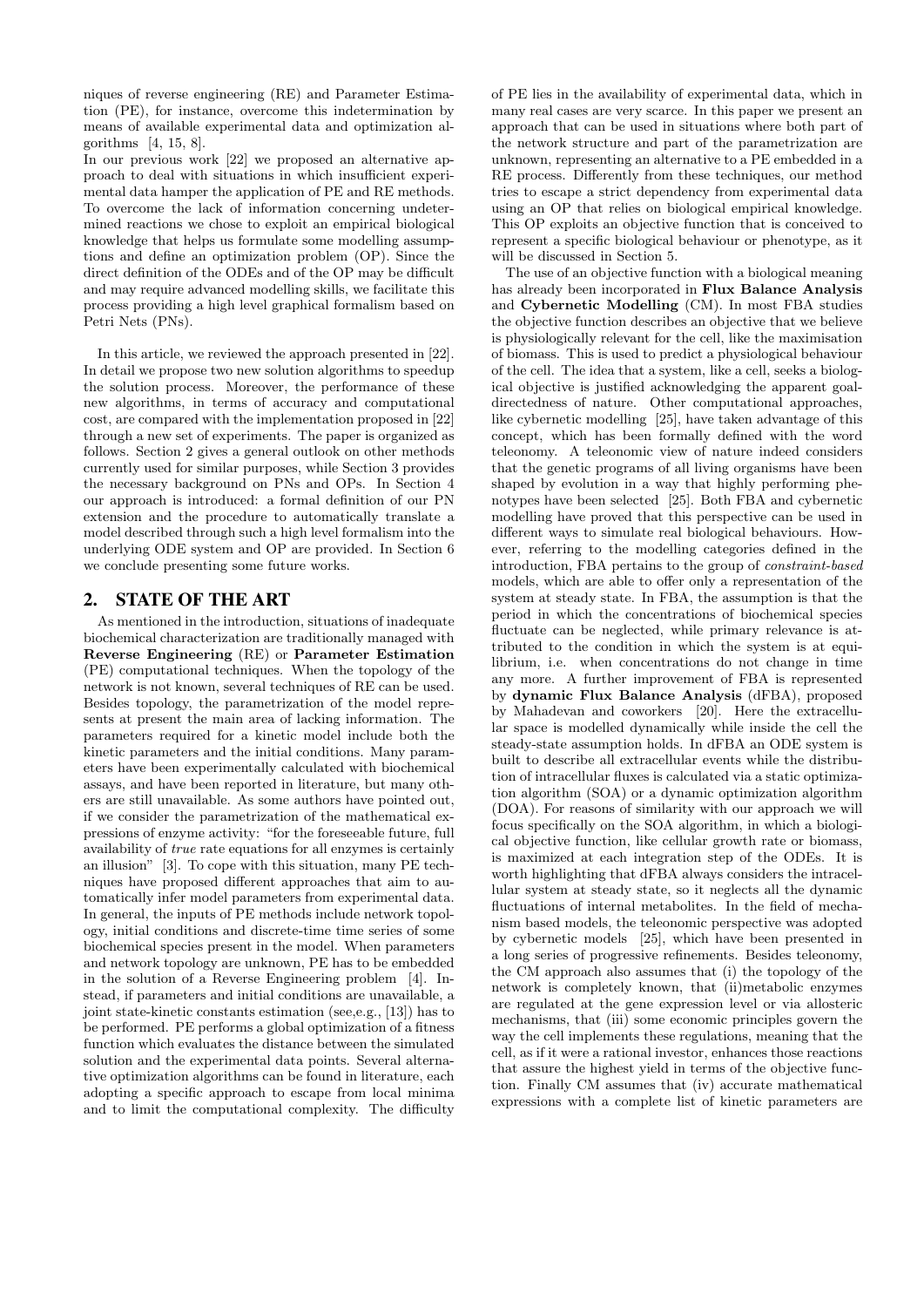available. These assumptions limit the good predictions of cybernetic models only to situations in which all parameters are available or where sufficient experimental data allow PE methods to be employed.

## 3. BACKGROUND

In this section we first introduce a brief overview of the (Stochastic) PN (SPN) formalism highlighting how it is possible to derive from an SPN model an ODE system that can be used to study the system's behaviour. Subsequently, we will re-call the basis of the OPs and their solution techniques which will be used in the sequel of this paper.

Stochastic Petri Nets. PN and their extensions are graphical modelling formalisms which are becoming quite popular to build models of biological systems. The reason of this appeal is their capabilities of representing in a simple and intuitive manner many important features of these systems and thus of constructing models that are easy to understand also by non-mathematicians and non-computer scientists. PNs are bipartite directed graphs with two types of nodes called places and transitions. The places, graphically represented as circles, correspond to the system variables (e.g. enzymes and compounds), while the transitions, graphically represented as rectangles, encode the events (e.g. interactions among biochemical entities) which cause the system evolution. Arcs connecting places to transitions (and vice versa) express the relations between states and event occurrences. Places can contain tokens, graphically represented as black dots, that in the context of systems biology, often describe the number of molecules of the corresponding entities. An example of a PN model is shown in Fig. 2 which describes glycolysis in human red blood cells.

The state of a PN, called marking, is defined as the number of tokens in each place of the net. An example of marking for the PN in Fig. 2 is showed in the third column of the Table in Fig. 3 . The system evolution is given by the occurrence of enabled transitions, where a transition is enabled if each input place contains a number of tokens greater or equal than a given threshold defined by the multiplicity of the corresponding input arc. A transition occurrence, called firing, removes a fixed number of tokens from its input places and adds a fixed number of tokens to its output places. The multiplicities of the input/output arcs determine the number of tokens involved by transition firings. The set of all the markings, that a net can reach through transition firings from an initial marking, is called the Reachability Set (RS). Instead, the behaviour of the net is encoded by means of the Reachability Graph (RG), a directed graph whose nodes are the markings of the RS and whose arcs are tagged with the labels of the transitions that cause the corresponding marking changes.

Temporal specifications must be introduced to model and study the temporal dynamics of a PN. Several timed extensions have been proposed in the literature [19]. In this paper we focus on Stochastic PN (SPN) [16], in which exponentially distributed random delays (interpreted as durations of certain activities) are associated with transition firings. Thanks to this assumption the temporal behaviour of the system can be modelled with a random process governed by the so-called Chapman-Kolmogorov differential equations [5]. These equations correspond to the Master Chemical Equa-

tions [6] that are used to describe the behaviour of biological systems, thus making this formalism quite attractive for these types of applications. Specifically, the underlying stochastic process corresponds to a Continuous Time Markov Chain (CTMC) that can be represented as a graph isomorphic to the RG of the net. Formally an SPN can be defined as follows:

DEFINITION 1. A stochastic Petri net system is a tuple

$$
\mathcal{N} = (P, T, I, O, \mathbf{m}_0, \lambda)
$$

where:

- $P = \{p_i\}_{1 \leq i \leq n_p}$  is a finite and non empty set of places of cardinality  $n_p$ ;
- $T = \{t_i\}_{1 \leq i \leq n_t}$  is a finite, non empty set of transitions with cardinality  $n_t$  and such that  $P \cap T = \emptyset$ . All these transitions are Timed transitions which fire with a random delay characterized by a negative exponential probability distribution;
- $I, O: P \times T \rightarrow \mathbb{N}$  are the input, output functions that define the arcs of the net  $\overline{and}$  that specify their multiplicities;
- $m_0: P \to \mathbb{N}$  is a multiset on P representing the initial marking; the notation  $m_0(p_i)$  specifies the initial mark- $\overline{ing\ of\ the\ place\ p_i};$
- $\lambda: T \to \mathbb{R}$  gives the firing intensities of the transitions.

The values assumed by the functions I and O can be collected in  $n_p \times n_t$  matrices (which we still call I and O) and whose entries are  $I(p_i, t_j)$  and  $O(p_i, t_j)$ , respectively. By  $I(t)$ we denote the column of  $I$  corresponding to transition  $t$  (the same holds for  $O$ ). The set of input places of transition t (i.e. the preset of t), denoted  $\bullet$  t, and the set of output places of t (i.e. postset of t), denoted  $t^{\bullet}$ , are defined as follows:  $\bullet$  t = {p ∈ P | I(p, t) ≠ 0}, and t  $\bullet$  = {p ∈ P | O(p, t) ≠ 0}.

From SPN to ODE. It often happens that, in case of very complex models, the underlying CTMC can not be derived or/and solved due to the well-known state space explosion problem. To cope with this difficulty, whenever the stochasticity of the modelled system can be neglected (e.g. due to huge number of molecules), the so-called deterministic approach can be exploited, assuming that the behaviour of entities contained in a place of the net is described with an Ordinary Differential Equation (ODE) and that the whole model is specified with a system of ODEs, one for each place of the net. In the literature, different laws (e.g. Michaelis-Menten, Hill-equation, etc.) have been proposed to encode each reaction of the biological system into an ODE. Here we focus on the Mass Action (MA) law  $[23]$ <sup>1</sup> in which the

<sup>1</sup>Observe that this choice does not affect the generality of our approach that can be applied independently of the assumed law.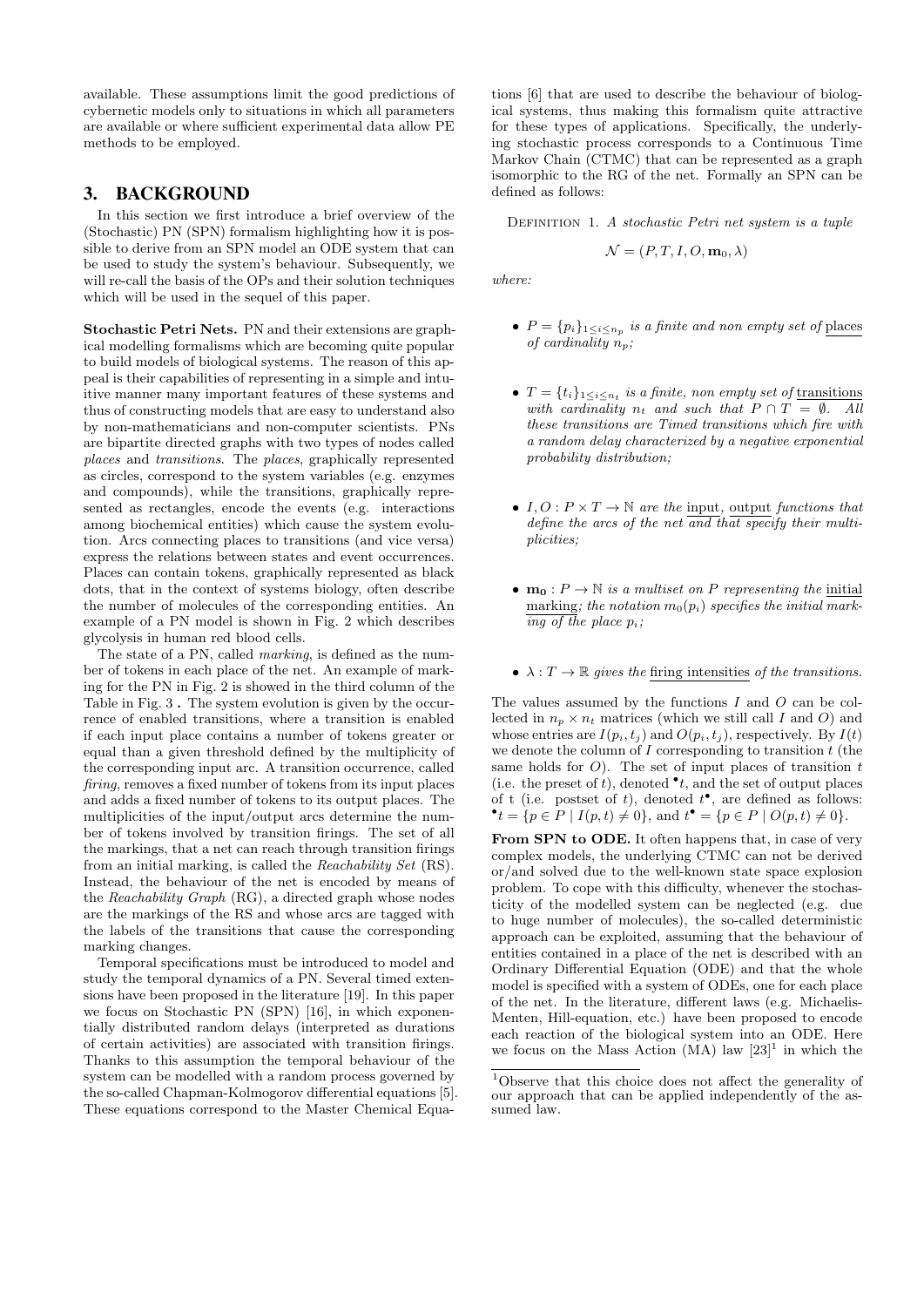ODEs describing the model have the following form:

$$
\frac{dx_{p_i}(\nu)}{d\nu} = \sum_{j:O(p_i,t_j)\neq 0} O(p_i,t_j)\lambda(t_j) \prod_{h:I(p_h,t_j)\neq 0} x_{p_h}(\nu)^{I(p_h,t_j)} - \sum_{j:I(p_i,t_j)\neq 0} I(p_i,t_j)\lambda(t_j) \prod_{h:I(p_h,t_j)\neq 0} x_{p_h}(\nu)^{I(p_h,t_j)} (1)
$$

where  $x_{p_i}(\nu)$  represents the amount of the entity in place  $p_i$ at time  $\nu$  assuming that  $x_{p_i}(0)$  is defined through the initial marking of the net so that  $x_{p_i}(0) = m_0(p_i)$ .

For instance, considering the PN model in Fig.2 the behaviour of place GLC is described by the following ODE equation assuming the MA law:

$$
\frac{dx_{GLC}(\nu)}{d\nu} = +\lambda(K_{F_1}) \cdot x_{HK} \cdot x_{GLC} \cdot x_{ATP} \qquad (2)
$$

$$
-\lambda(K_{R_1}) \cdot x_{HK} \cdot x_{G6P} \cdot x_{ADP}
$$

Optimization problem. In Mathematics, Computer Science, and Operations Research, optimization or mathematical programming consists of minimizing (or maximizing) a function by systematically choosing the values of its variables from a set of feasible possibilities properly exploiting analytical or numerical methods. In Systems Biology optimization is not a new concept since it has been already proposed to reconstruct gene regulatory networks, transcriptional regulatory networks, protein interaction networks, conditional specific sub-networks, and active pathways [11], and to perform FBA. Formally an optimization problem with inequality constrains can be defined as follows:

minimize 
$$
\mathcal{F}_{opt}(\mathbf{x})
$$
  
\nsubject to  $\mathcal{G}_i(\mathbf{x}) \ge b_i$ ,  $1 \le i \le l$   
\n $\mathcal{L}_i(\mathbf{x}) \le c_j$ ,  $1 \le j \le m$ 

where the vector  $\mathbf{x} = (y_1, \ldots, y_n)$  is the variable vector, the function  $\mathcal{F}_{opt} : \mathbb{R}^n \to \mathbb{R}$  is the *objective function*, the functions  $\mathcal{G}_i(\mathbf{x}) : \mathbb{R}^n \to \mathbb{R}$  and  $\mathcal{L}_i(\mathbf{x}) : \mathbb{R}^n \to \mathbb{R}$  are *inequality* constraint functions, and the constants  $b_1, \ldots, b_l, c_1, \ldots, c_m$ are the *bounds* for the constraints. A vector  $\mathbf{x}^{\bullet}$ , called optimal, is the solution of the OP if, among all vectors that satisfy the constraints, it is that which yields the smallest (largest) value of the optimization function:  $\forall z$  s.t.  $\mathcal{G}_1(z) \geq$  $b_1, \ldots, \mathcal{L}_1(\mathbf{z}) \leq c_m$  we have that  $\mathcal{F}_{opt}(\mathbf{z}) \geq \mathcal{F}_{opt}(\mathbf{x}^{\bullet}).$ 

We recall that an OP is called a linear program if the objective and constraint functions are linear and non-linear otherwise. As shown in the next sections of this paper, we will focus on non-linear programs in which constraints can be non-linear as well. To solve this type of OPs, several algorithms have been proposed in the literature, and the reader can find a complete survey of these methods in [12].

## 4. OUR APPROACH

Before describing our approach in details, we introduce the biological considerations which motivated our proposal.

First, in our method we assume that both the topology and the kinetic parameters of the network are specified with different level of detail, depending on the biochemical event we are observing. Since in biochemical systems events are generally represented as biochemical reactions, we decide to divide all the reactions into two classes: determined reactions and undetermined reactions.

We assume that for determined reactions the mechanism of their biochemical interaction has been already properly characterized, so that they can be modelled with mathematical expressions that contain the full lists of kinetic parameters.

Instead, regarding undetermined reactions, we assume that in this part of the network the topology is only partially known, so that while all the reagents, all the products and some modifiers are specified, we do not exclude that other modifiers could be present.

For instance, this assumption can be motivated by many studies that showed how many cells of different organisms own different isoforms of the same enzyme and that every isoform has a specific affinity for a group of molecular regulators [17]. Thus, in a specific cell, the resulting kinetic behaviour of a reaction is a direct consequence of the proportion at which these isoforms are present [17] [2]. In some situations this proportion may hardly be defined, and, even if it is known, the list of modifiers for secondary isoforms is not always clear.

Moreover, for specific conditions, like cancer, cells may present genetic mutations and quantitative alterations or isoform swithces that change the affinity between the enzymes and their regulators, thus affecting the overall enzymatic dynamics. Assuming the molecular interactions of an enzyme are unclear necessarily implies that its activity is not expressible with a fully-parametrized mathematical formulation.

Finally, as anticipated in Section 2, we assume that an objective function with a biological meaning can be profitably used to formulate an OP and to reproduce an actual biological behaviour. From our point of view, this biological objective can be interpreted in different ways. For instance, it can be related to its definition in FBA or CM and formulated similarly. In FBA, according to the teleonomic perspective, the objective function describes an objective that we believe is physiologically relevant for the cell, like the maximisation of biomass. This is used to predict a physiological behaviour of the cell. Inspired by other successful applications of FBA, also in our approach the objective function can express a non-physiological goal of the cell, like the maximisation of ATP production, and used to identify some property of the network, or, it may be used to impose an engineering (e.g. maximisation of the production of a particular amminoacid) or therapeutic (e.g. minimisation of some reaction fluxes vital for cancer cells) objective to a metabolic system. More in general, the objective function is intended to represent any relevant biological behaviour that has been experimentally measured or that has to be achieved. Our approach thus tries to investigate if and how this specific biological phenotype can be reproduced in a biochemical system where the topology and the parametrization are just partially known.

In details we propose a method that takes advantage of an iterative process of optimization: at each simulation step, an objective function with the aforementioned biological meaning allows us to estimate the activities of undetermined reactions, and thus to obtain a complete description of system behaviour.

In order to acheive this, we define a set of time-varying parameters for all undetermined transitions. Thus, while the kinetic parameters of determined transitions maintain their fixed values, only the parameters of  $T_{u}$ s are allowed to vary. These are defined with the intent that their changing values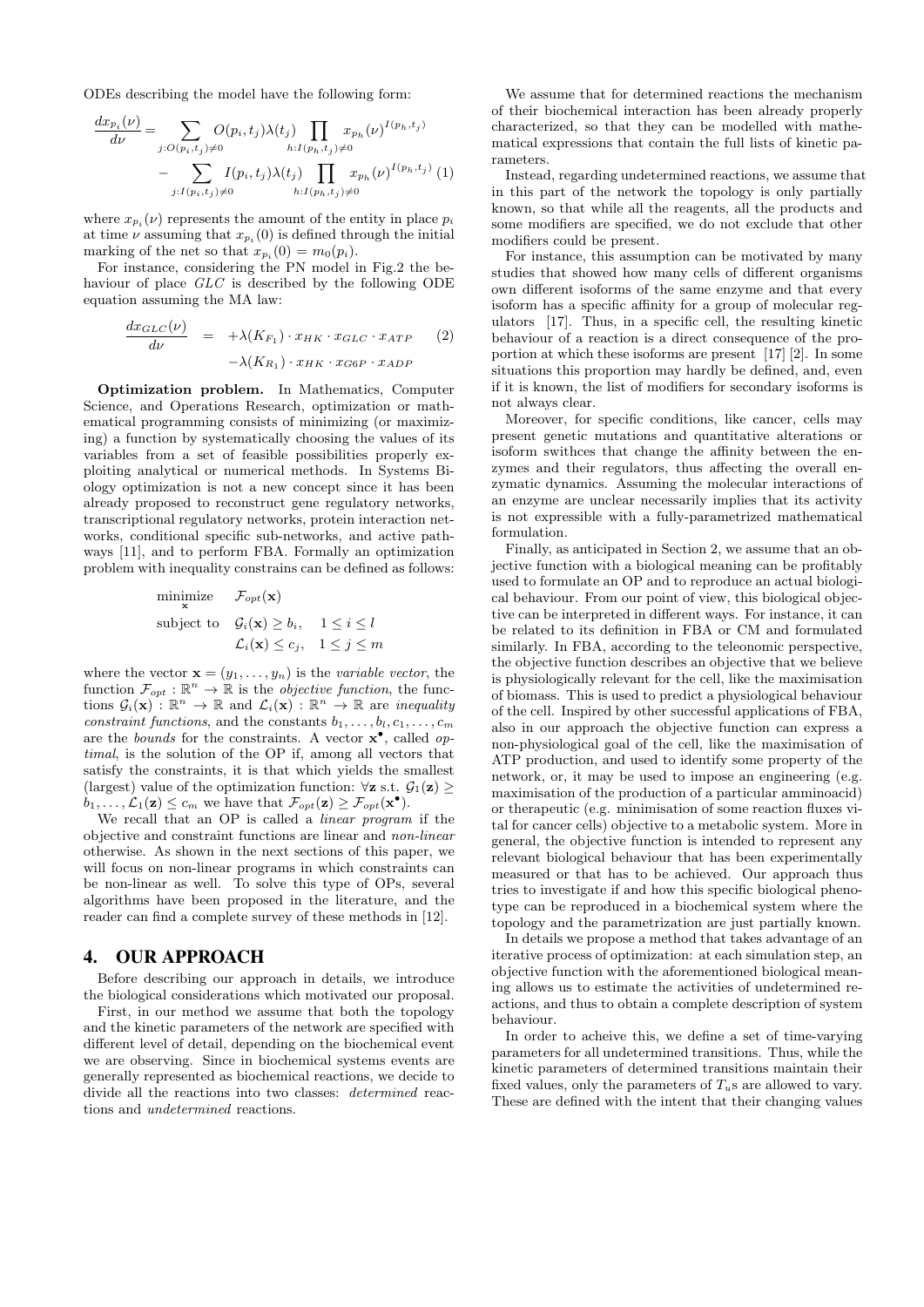recapitulate the lack of information about the structure and the kinetic parameters of undetermined reactions.

To facilitate the construction of the model we propose a new graphical formalism based on PN, which allows to automatically translate the model into its mathematical representation, consisting of the ODEs system and the Optimization Problem (OP).

According to this we decide to present our approach firstly introducing this new graphical formalism, and then providing its automatic translation into a ODE system in which indeterminate transitions are tackled through an OP. For this purpose we use the model of Fig.2 as a "running example" that we comment in the rest of the paper to discuss the features of this new modelling formalism.

SPN with Indetermination. The formal definition of a new PN extension called Stochastic Petri Net with Indetermination (SPNI) is the following:

DEFINITION 2. A stochastic Petri net with indetermination is a tuple

$$
\mathcal{N} = (P, T, I, O, \mathbf{m}_0, \lambda_n, \Lambda_u, \mathcal{F}_{opt}^{\mathcal{N}})
$$

where:

- $T = T_n \cup T_u$  is a finite, non-empty set of timed transitions with  $T_n \cap T_u = \emptyset$ .  $T_n$  is the set of determined transitions, while  $T_u$  is the set of undetermined transitions.
- $\lambda_n : T_n \to \mathbb{R}$  gives the firing intensity of  $T_n$  transitions.
- $\Lambda_u : T_u \to \mathbb{R}^2$  gives the range of variation of the flux of  $T_u$  transitions.
- $\mathcal{F}_{opt}^{\mathcal{N}}: T \times P \to \mathbb{R}$  is an objective function whose terms are represented by place  $\overline{markings}$  and transition firing intensities.

We use the notation  $\Lambda_u^L(t)$  (resp.  $\Lambda_u^U(t)$ ) to denote the lower (resp. upper) bound values of the interval in which the flux of a  $t \in T_u$  can vary;  $\Lambda_u(t)$  then represents a possible flux value of the (undetermined) transition  $t$  compatible with its specified lower and upper bounds.

#### From SPNI to ODE and OP.

Due to the indetermination associated with the  $T_u$  transitions, it is not possible to directly use Eq. 1 to represent the deterministic behavior of an SPNI model. We can however re-write Eq. 1 as follows:

$$
\frac{dx_{p_i}(\nu)}{d\nu} = \sum_{j:O(p_i,t_j)\neq 0} O(p_i,t_j) \mathcal{M}_{t_j}(\nu) \prod_{h:I(p_h,t_j)\neq 0} x_{p_h}(\nu)^{I(p_h,t_j)} \n- \sum_{j:I(p_i,t_j)\neq 0} I(p_i,t_j) \mathcal{M}_{t_j}(\nu) \prod_{h:I(p_h,t_j)\neq 0} x_{p_h}(\nu)^{I(p_h,t_j)}(3)
$$

where  $M$  is a function defined in the following way:

$$
\mathcal{M}_t(\nu) = \begin{cases} \lambda_n(t) & \text{if } t \in T_n \\ y_t(\nu) & \text{otherwise} \end{cases} \tag{4}
$$

The parameter  $y_t(\nu)$  encodes the indetermination associated with the undetermined transition t at time  $\nu$  and must be properly estimated to solve the ODE system.

As we already pointed out, the undetermined transitions are part of the model either because their exact specification is not relevant with respect to the goals of the analysis carried on with the SPNI or because they are too difficult to identify in a precise manner. Independently of the context of the modelling experiment, it is usually the case that we want to minimize (or maximize) certain measures defined on the portion of the state of the system that is not directly affected by undetermined transitions. These measures, that may assume complex definitions, become the optimization functions that we use to study these models.

To cope with this problem we thus propose to exploit an optimization process in which the objective function depends on the solution of the ODE systems in Eq.3. In practice, the optimization process solves the ODE system for a specific time interval while, simultaneously, it uses the obtained solution to compute the objective function of the optimization problem. The maximum/minimum value of the objective function allows to identify the values of unknown parameters of undetermined reactions.

Given a SPNI model, the corresponding OP, whose solution will be used to estimate the firing intensity values of the  $T<sub>u</sub>$ s, is derived using the following definition.

DEFINITION 3. The  $OP$  derived by the SPNI is a tuple

$$
\mathcal{O} = (\mathbf{y}_{\nu}, \mathcal{F}_{opt}, \mathcal{G}, \mathcal{L})
$$

where:

- $\mathbf{v}_{\nu}$  represents the optimizing values of undetermined transitions at time  $\nu$ , i.e.  $\forall t \in T_u \Rightarrow y_t(\nu) \in \mathbf{y}_{\nu}$ ;
- $\mathcal{F}_{opt} = \mathcal{F}_{opt}^{\mathcal{N}};$
- $\bullet$  G is defined by

$$
\forall t \in T_u \Rightarrow y_t(\nu) \prod_{h: I(p_h, t) \neq 0} x_{p_h}(\nu)^{I(p_h, t)} \ge \Lambda_u^L(t)
$$

•  $\mathcal L$  is defined by

$$
\forall t \in T_u \Rightarrow y_t(\nu) \prod_{h: I(p_h, t_j) \neq 0} x_{p_h}(\nu)^{I(p_h, t_j)} \leq \Lambda_u^U(t)
$$

For instance, considering the SPNI in Fig. 2, where the gray boxes highlight the transitions affected by indetermination, the vector  $y(\nu)$  has size six and represents the optimal values of the firing rates of transitions  $T_{uf1}$ ,  $T_{ur1}$ ,  $T_{uf3}$ ,  $T_{ur3}, T_{uf12}, T_{ur12}.$  An example of objective function could be the maximization of the Lactate (LAC) as described in our case study in Section 5.

Moreover in our example

- $\Lambda_u^L(T_{u_{f_1}}) = 1620 \cdot x_{HK} \cdot x_{GLC} \cdot x_{ATF}$
- $\Lambda_u^U(T_{u_{f_1}}) = 2.592e + 08 \cdot x_{HK} \cdot x_{GLC} \cdot x_{ATP},$

with limit values chosen as explained in Section 5.

How to compute the model behavior. Let  $\mathbf{x}(\nu)$  represent the behaviour of the model at time  $\nu$ . The numerical integration of Eq. 3 provides the behaviour of the model at time  $\nu + \tau$ , in terms of the behaviour  $\mathbf{x}(\nu)$  computed at time  $\nu$  and of a set of parameters deriving from the structure of the SPNI  $(I, \text{ and } O)$ , the firing intensities of the definite transitions of the net  $(\lambda_n)$  and of the firing intensities of the undetermined transitions estimated at time  $\nu$  and collectively represented as  $y(\nu)$ . The values of  $\mathbf{x}(\nu + \tau)$  are thus the results of the evaluation of a function whose input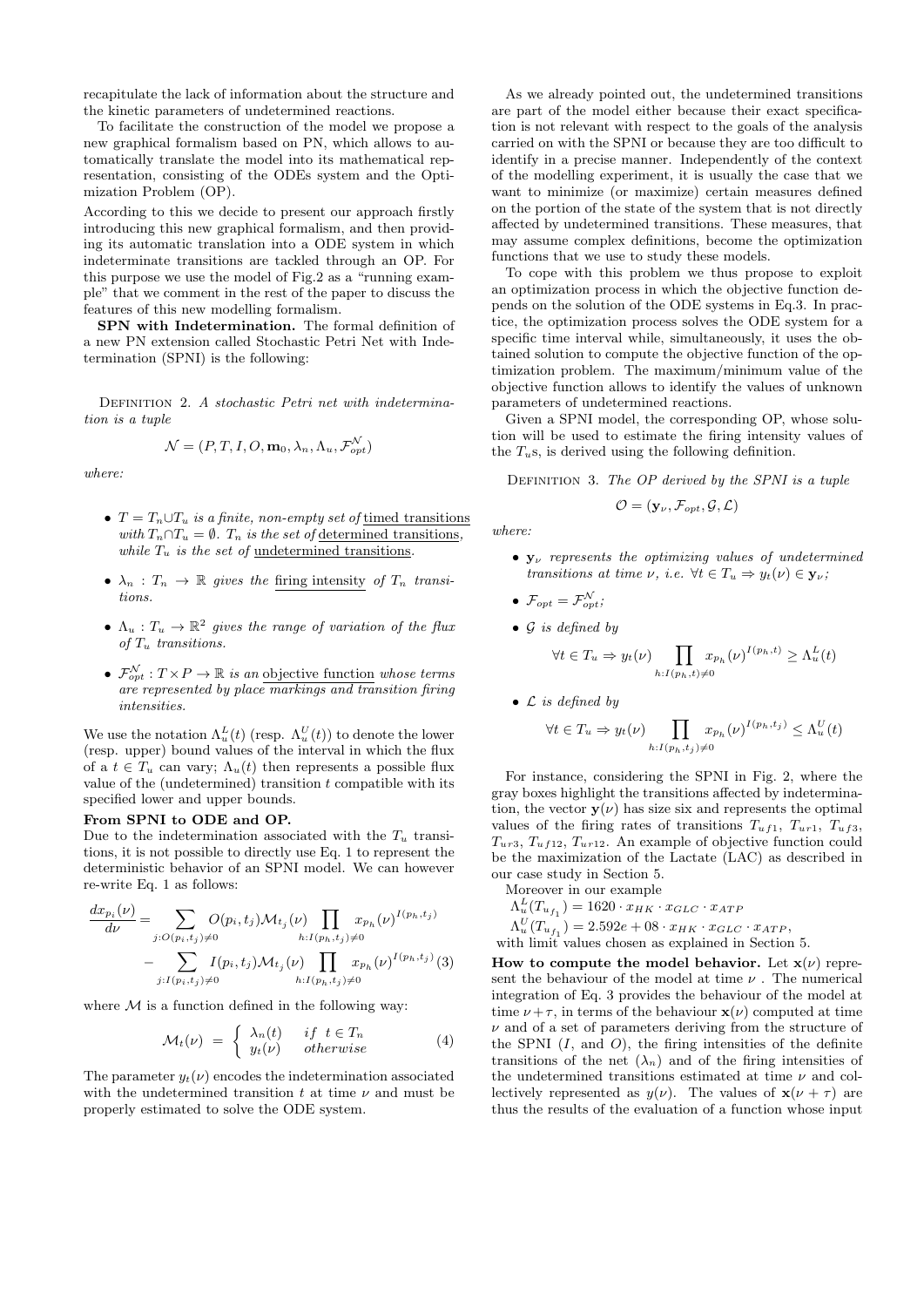Algorithm 1 Algorithm to solve ODE system with Indetermination

|     | 1: function SOLVEODEI(ODEI, $G, \mathcal{L}, \mathcal{F}_{opt}, y_t, \tau$ , FinalTime)     |
|-----|---------------------------------------------------------------------------------------------|
| 2:  | $\nu = 0.0$                                                                                 |
| 3:  | ODEI.Init(Value);                                                                           |
| 4:  | while ( $\nu \leq FinalTime$ ) do                                                           |
| 5:  | $\textbf{print}(\nu, Value);$                                                               |
| 6:  | $Res = SolveOP(y_t, Value, ODEI, \nu + \tau, \mathcal{G}, \mathcal{L}, \mathcal{F}_{opt});$ |
| 7:  | $Value = Res. Value;$                                                                       |
| 8:  | $y_t = Res. y_t$ ;                                                                          |
| 9:  | $\nu$ += $\tau$ ;                                                                           |
| 10: | end while                                                                                   |
|     | $11:$ end function                                                                          |

parameters are represented by a tuple  $B(\nu) = (B, B_u(\nu))$ where  $B = (I, O, \lambda_n)$  and  $B_u(\nu) = (\mathbf{x}(\nu), \mathbf{y}(\nu))^2$ . The integration step s identifies the time points  $\nu_i = i * \tau$  where the evaluation of the model behaviour is of interest.

Role of the estimation phase of our method is that of finding a set  $y(\nu)$  that, being compatible with the constraints of the SPNI model  $(\Lambda_u)$ , minimizes the objective function at time  $\nu + s$ . The optimization phase identifies a number K of initial conditions, that we denote with  $B_u^{[k]}(\nu)$ ,  $k = 1, ..., K$ , consisting of the behaviour of the model computed at time  $\nu$ and of  $K$  random points within the space of firing intensities of the undetermined transitions identified by the constraints Λ. From each of these configurations the method numerically integrates the system of ODEs up to time  $\nu + s$  to derive  $\mathbf{y}(\nu)$ . Letting  $B^{[k]}(\nu) = (B, B_u^{[k]}(\nu))$ , with  $B_u^{[k]}(\nu) =$  $(\mathbf{x}(\nu), \mathbf{y}^{[k]}(\nu))$ , the solutions obtained from the integration of the ODEs with parameters  $B^{[k]}(\nu)$ ,  $k = 0, 1, ..., K$  and up to time  $\nu + s$  are compared to identify the choice of  $B^{[k]}(\nu)$ which provides the best evaluation of the objective function, thus identifying  $\mathbf{y}^{[k]}(\nu+s) = \mathbf{y}(\nu)$ . Crucial in this optimization step is that the numerical integration of the ODEs is performed with a method capable of identifying an integration step h small enough to allow a precise solution of the ODEs during these "tentative" evaluations that are used to select the firing intensities of  $T_u$ s.

In general, this whole method is repeated for each time point  $\nu_i$  starting from  $\nu_0 = 0$ . However, solving the OP for each value of  $\nu_i$  can be excessively costly and we can thus reduce this computational effort by identifying a time interval  $\rho$  that is a multiple of  $\tau$  and that determines the time points where the optimization is requested. By doing so, if we set  $\rho = m \cdot \tau$ , we assume that for  $m-1$  intermediate evaluation steps the values of  $\Lambda_u(\nu)$  (i.e.  $y(\nu)$ ) remain constant and an approximation is introduced.

Having discussed how to derive from an SPNI model (i) an ODE system with indetermination (see Eq.3), and (ii) an OP (see Def.3), we can devise an algorithm which combines them to derive the model behaviour.

The pseudo-code of this algorithm is shown in Alg. 1. It takes as input the ODE system with indetermination (i.e. *ODEI*), the OP (i.e. described by functions  $\mathcal{G}, \mathcal{L}$  and  $\mathcal{F}_{opt}$ ), the initial guess for the rate of undetermined transition (i.e.  $y_t$ ), the step size used for the optimization schema (i.e.  $\tau$ ), and the final time (i.e. FinalTime). The output of the algorithm is represented by the values generated for each sysAlgorithm 2 Algorithm to solve ODE system with Indetermination integrated with the heuristic function

|     | 1: function SOLVEODEI(ODEI, $G, \mathcal{L}, \mathcal{F}_{opt}, y_t, \tau$ , FinalTime)     |  |  |  |
|-----|---------------------------------------------------------------------------------------------|--|--|--|
| 2:  | $\nu = 0.0$                                                                                 |  |  |  |
| 3:  | ODEI.Init(Value);                                                                           |  |  |  |
| 4:  | while ( $\nu \leq FinalTime$ ) do                                                           |  |  |  |
| 5:  | $\textbf{print}(\nu, Value);$                                                               |  |  |  |
| 6:  | if Heurist(Value,time) then                                                                 |  |  |  |
| 7:  | $Res = SolveOP(y_t, Value, ODEI, \nu + \tau, \mathcal{G}, \mathcal{L}, \mathcal{F}_{opt});$ |  |  |  |
| 8:  | $Value = Res. Value;$                                                                       |  |  |  |
| 9:  | $y_t = Res. y_t$ ;                                                                          |  |  |  |
| 10: | else                                                                                        |  |  |  |
| 11: | $Value=ODE.SolveODE(Value, \nu + \tau, y_u);$                                               |  |  |  |
| 12: | end if                                                                                      |  |  |  |
| 13: | $\nu + = \tau$ ;                                                                            |  |  |  |
| 14: | end while                                                                                   |  |  |  |
|     | 15: end function                                                                            |  |  |  |
|     |                                                                                             |  |  |  |

tem entity at different time points (i.e.  $\nu_i$ ). In details, the method  $Init()$  at line 3 initializes the vector *Value* encoding the initial values assumed for all the entities of the model. Then, the code from line 7 to line 13 is repeated until the time horizon is not reached. In each iteration the function  $print()$  is called to print the current values of the system entities. Subsequently, the function  $SolveOP()$  solves the optimization and returns the new values of the system entities and of the rates of  $T_{uS}$  (i.e. Res.Value and Res. $y_t$ respectively). It takes as input an initial guess for the rate of  $T<sub>u</sub>$ s (i.e.  $y<sub>t</sub>$ ), the current values of the entities (i.e. *Value*), the final time in which the objective function will be evaluated (i.e.  $\nu + \tau$ ), the ODE system (i.e. *ODE*), and a set of functions encoding the OP (i.e.  $\mathcal{G}, \mathcal{L}$  and  $\mathcal{F}_{opt}$ ). The functions  $G$  and  $\mathcal L$  are used by the optimization solver to test if a new vector y, randomly generated according to the parameter constrains, is a feasible solution. Indeed the functions  $G$  and  $\mathcal L$  verify if **y** satisfies the inequality constraints. The function  $\mathcal{F}_{opt}$  is instead called by the optimization solver to compute the value of the objective function associated with a feasible vector y.

This function, takes as input the vector y, the current values of the entities (i.e. Value), the ODE system (i.e. ODE), and the final time in which the objective function must be evaluated (i.e.  $\nu + \tau$ ). First it computes the quantities values at  $\nu + \tau$  assuming the missing rates to be equal to y. Then, the computed values are used to evaluate the objective function, whose derived value is returned. When the optimization step is terminated the vector Value is updated with the new computed values.

Moreover, in Alg. 2 we report an extension of the previous pseudo-code in which the optimization solver could be executed less frequently, so not at each time step. Indeed, we propose to exploit a heuristic function to decide when the optimization phase must be performed. Hence, when the optimization solver is not called the previous value  $y_t$  are considered during the solution of ODE system (i.e. method  $SolveODE()$ . In Section 5 an example of such a heuristic function is discussed and some experimental results are presented.

# 5. EXPERIMENTAL RESULTS AND DIS-CUSSION

Our implementation. To perform our experiments a prototype implementation of the proposed method integrated

<sup>&</sup>lt;sup>2</sup>In the sequel of the paper we will indifferently use  $y_t(\nu)$ or  $\Lambda_u(t,\nu)$  to represent the undetermined parameters of our models as provided by the optimization problem at time  $\nu$ .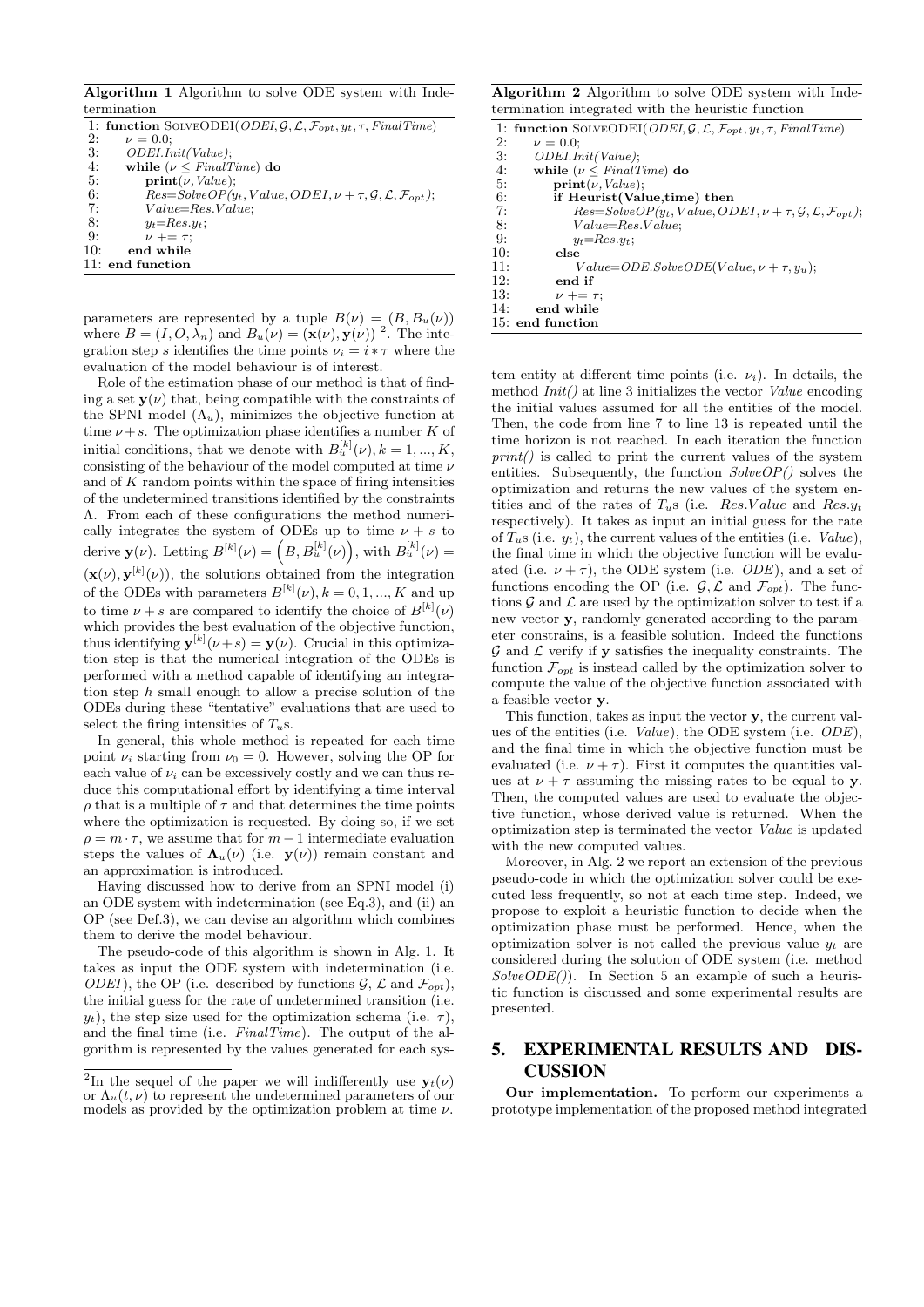

Figure 1: PN2ODE translation process.

in the GreatSPN framework [1] was developed. In detail, we extended the GreatSPN tool PN2ODE providing the automatic translation from SPNI to the ODEs system and OP system. A scheme representing this process is reported in Fig. 1. The generated ODEs system and OP are encoded in R language and saved into a file that is processed through the R environment to obtain the system behaviour. The R package deSolve [10] is used to solve ODEs integration, while package GenSA [21] is used to solve the OP. The translation tool takes as inputs:

- the SPNI model, drawn with the GreatSPN GUI and saved into two files with extension .net and .def;
- One text file listing the undetermined bounded transitions;
- One text file containing the objective function.

The translation is performed with the following pipeline:

- The program extrapolates from .net and .def files all the PN information, such as places, transitions, arcs, initial marking and firing rates. Unkown transition rates are marked as NA.
- The program verifies the correctness of the file containing undetermined bounded transitions. For each undetermined transition  $T_u$  two values  $\Lambda_u^L(t)$  and  $\Lambda_u^U(t)$ that bound its flux are required. Optionally, the starting point, from which the OP solver starts searching the optimal solution, can be specified. If no starting point is provided, then a default value is computed as half of the sum of  $\Lambda_u^L(t)$  and  $\Lambda_u^H(t)$ .
- The objective function, stored in the .txt file, is processed through a lex and yacc parsing tool. It can be a generic expression whose terms are the places and the transitions of the net.
- The whole translation process is executed from the command line as follows: PN2ODE SPNI file name -M

-P -T ./transitions file -F ./obj fun file name , where -M enables Mass Action policy, -P enables export format in R with the optimizer, while -T and -F are respectively used to specify the two text files containing the undetermined bounded transitions and the objective funtion.

Case study. The proposed approach is used to investigate the metabolic behaviour of cancer cells to illustrate its practical applicability. The model represents the glycolytic pathway in a generic human cell. It is inspired by the model presented in [9], which describes glycolysis in human red blood cells. Glycolysis is the most important and best studied intracellular metabolic pathway. In every cell of the human body, it leads to the consumption of Glucose (GLC) and a progressive production of Pyruvate (PYR) and energy, in the form of Adenosine Triphosphate (ATP). Then, in physiological conditions, in the presence of oxygen, PYR is metabolised by other pathways to generate the majority of the energy consumed by the cell. In absence of oxygen, PYR is converted to LAC without further energetic yields. The model is characterized by seventeen metabolic reactions, the related equations are reported in the first column of the Table in Fig. 3, and it can be graphically described by the SPN model in Fig. 2 where place names are chosen to recall the corresponding biological compounds. The first and the last transitions are included to reproduce the inflow of GLC and the outflow of LAC in and from the cell. All the other transitions describe forward and reverse reactions, catalized by specific metabolic enzymes.

Differently form normal cells, cancer cells exhibit an enhancement of glycolysis and production of LAC even in the presence of oxygen, a phenomenon known as Warburg Effect [7]. This phenomenon represents the central focus of our experiments. It has been recently shown that metabolic alterations seen in cancer cells are promoted by specific mixtures of isoforms of their metabolic enzymes. In particular, it seems that isoforms of Hexokinase (HK), Phosphofructokinase (PFK) and Pyruvate Kinase (PK) may play an eminent role [14]. Despite these discoveries, it is still complicated to characterize the in vivo kinetics of these isoforms. Conditioned by these constraints, we chose to set the reactions involving HK, PFK and PK as undetermined transitions, i.e deficient of a complete list of regulators and of a specific mathematical expression containing its kinetic parameters. Our approach is used here as an attempt to acquire a deeper understanding of cancer metabolic dynamics. The idea is to use an objective function that encodes the Warburg Effect, considering every type of cancer at every possible tumour stage. We decided to formalize it as the maximization of LAC production at every integration step. Thus, the optimization process searches the values of the firing intensities of all  $T<sub>u</sub>$ s that allow to maximize LAC. The fluxes of undetermined transitions  $T_{u_{f_1}}$ ,  $T_{u_{r_1}}$ ,  $T_{u_{f_3}}$ ,  $T_{u_{r_3}}$ ,  $T_{u_{f_{12}}}$  and  $T_{u_{r_{12}}}$  were allowed to vary in a wide range that agrees with the available biological knowledge. Specifically the boundary conditions were set as follows:

 $\Lambda_u^L(T_{u_{f_1}}) = 1620 \cdot x_{HK} \cdot x_{GLC} \cdot x_{ATF}$  $\Lambda_u^U(T_{u_{f_1}}) = 2.592e + 08 \cdot x_{HK} \cdot x_{GLC} \cdot x_{ATF}$  $\Lambda_u^L(T_{u_{r_1}}) = 12.24 \cdot x_{HK} \cdot x_{G6P} \cdot x_{ADP}$  $\Lambda_u^U(T_{u_{r_1}}) = 1.9584e + 06 \cdot x_{HK} \cdot x_{G6P} \cdot x_{ADF}$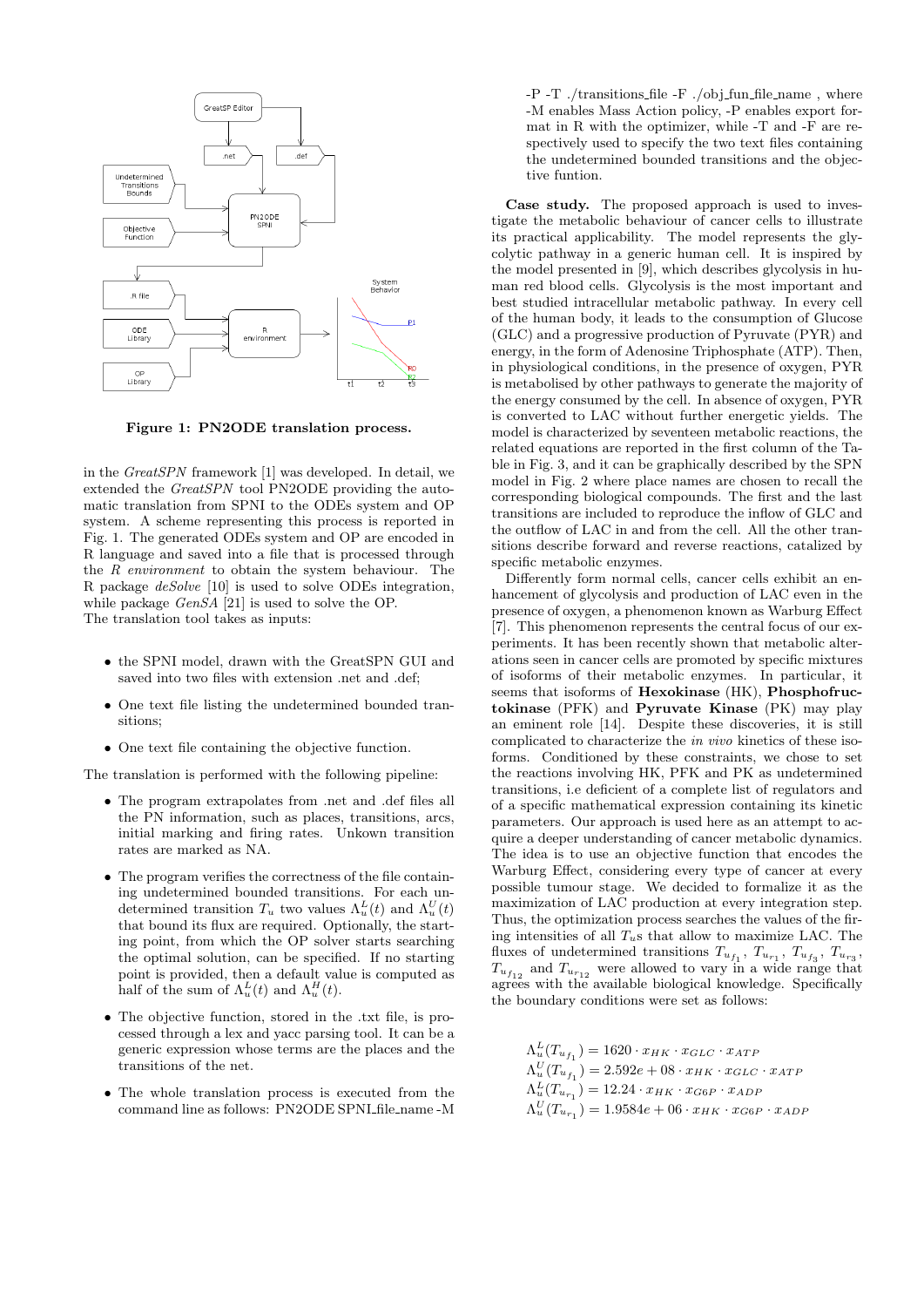

Figure 2: Case study: Glycolysis in Homo Sapiens.

| $\Lambda_u^L(T_{u_{f_3}}) = 2.5e+06\cdot x_{PFK} \cdot x_{F6P} \cdot x_{ATP}$        |
|--------------------------------------------------------------------------------------|
| $\Lambda_u^U(T_{u_{f_3}}) = 4e + 11 \cdot x_{PFK} \cdot x_{F6P} \cdot x_{ATP}$       |
| $\Lambda_u^L(T_{u_{r_3}}) = 211.864 \cdot x_{PFK} \cdot x_{FBP} \cdot x_{ADP}$       |
| $\Lambda_u^U(T_{u_{r_3}}) = 3.38983e + 07 \cdot x_{PFK} \cdot x_{FBP} \cdot x_{ADP}$ |
| $\Lambda_u^L(T_{u_{f_{12}}}) = 1.29234 \cdot x_{PEP} \cdot x_{PK} \cdot x_{ADP}$     |
| $\Lambda_u^U(T_{u_{f_{12}}}) = 206774 \cdot x_{PEP} \cdot x_{PK} \cdot x_{ADP}$      |
| $\Lambda_u^L(T_{u_{r_{12}}}) = 0.0058511 \cdot x_{PK} \cdot x_{PYR} \cdot x_{ATP}$   |
| $\Lambda_u^U(T_{u_{r_12}}) = 0.620322 \cdot x_{PK} \cdot x_{PYR} \cdot x_{ATP}$      |

Fig. 4 (left) shows the evolution of LAC over time. The black line represents the results of the model of a normal cell, where all parameters are well characterized. The blue dashed line show the time evolution of LAC when uncertainty is applied. It can be noticed that this objective function is able to drive the system to accelerate LAC production. Even if the difference might not seem large enough to represent the Warburg Effect, we point out that these diagrams show the behaviour of our model for a very short time interval. Fig. 4 (right) shows the rapid accumulation of Fructose 6-Phosphate (F6P) in the normal cell model compared to a more balanced production-consumption dynamics in the cancer model. F6P, a high glycolitic intermediate, increases as a direct consequence of GLC degradation and is later processed by PFK. It is then significant to see which parameters the optimization solver independently chooses to tune in order to maximize its objective function. While parameter values of HK and PK did not vary markedly if compared to the normal cell model (data not shown), the highest difference regarded PFK. Many articles as [17] have demonstrated that PFK kinetics is highly non-linear and depends on many allosteric interactions. Our results seem to reinforce the Mulukutla's thesis [17] that the regulation of PFK activity has a crucial impact on the glycolitic flux and may be relevant to explain metabolic alterations in cancer.

With an additional set of experiments we studied if it was possible to reduce the computational costs of our approach while maintaining a good accuracy of the solution. With this intent, we progressively decreased the frequency at which the optimizator was invoked and then explored the performance of our algorithm. When the optimization process is not repeated at every integration step the time-varying parameters associated with  $T_u$ s are then transformed into piecewise constant parameters. This can be motivated with the assumption that in the time interval between two consecutive optimization processes some fixed parameter values can well approximate the real behaviour of all  $T_u$ s. The time interval that separates different optimization processes, in alternative called optimization step, was set to four different values: 1e-7, 5e-7, 1e-6, 5e-6 h. As reported in Table 5 the resulting computational times are compared. As expected, reducing the number of optimization processes allowed to significantly diminish the overall computational efforts of the algorithm. We then studied how these changes affected the dynamics of the system. Intriguingly, we found that some places, like LAC, as shown in Fig 5 (left), displayed little or no changes, while for other places, like PEP, the changes were much more relevant, as shown in Fig. 5 (right). We can then observe that for the more sensible places the reduction of computational time comes at the cost of the precision of the solution, which nevertheless maintains the capability to provide some qualitative information about the behaviour of the model.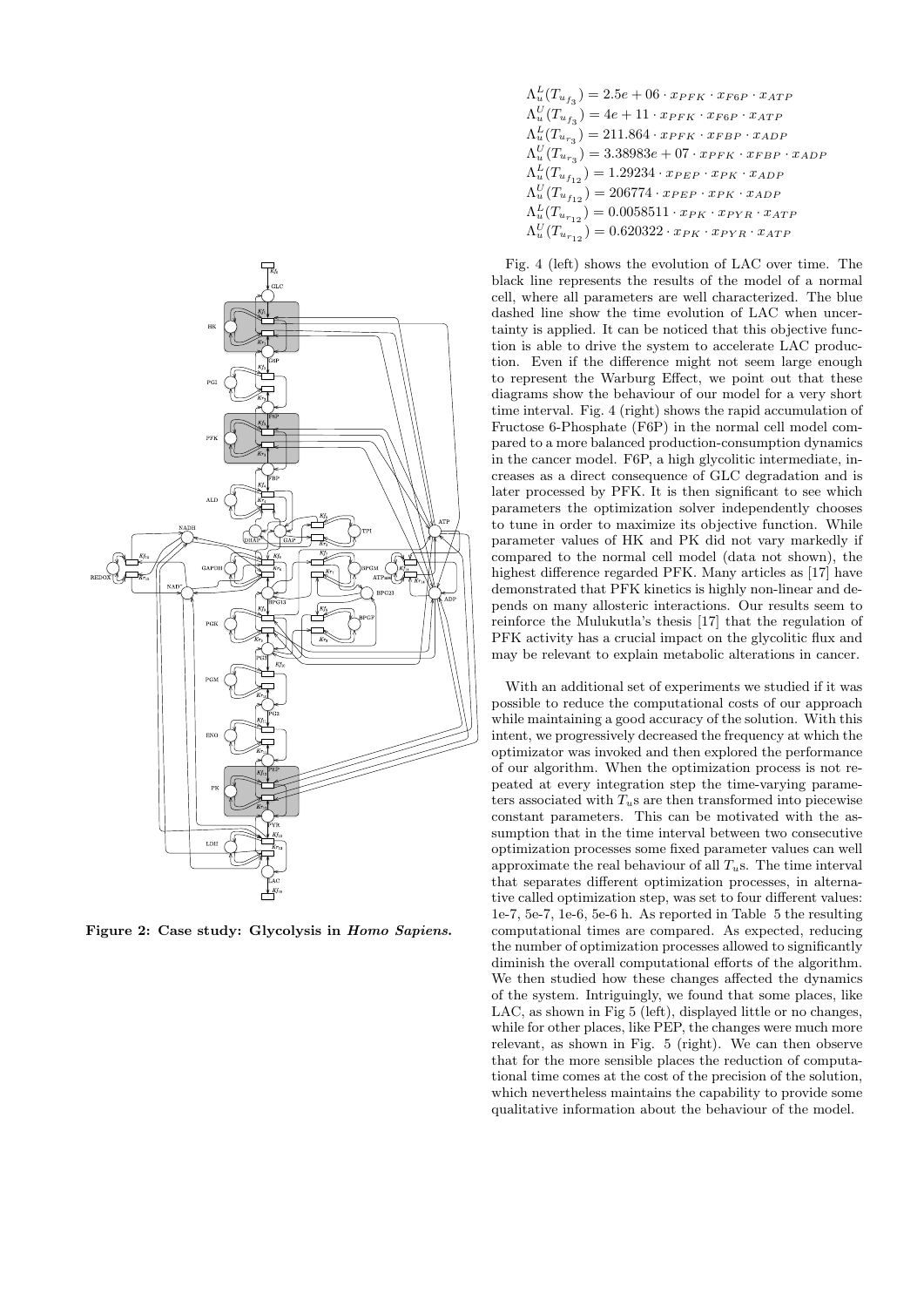| <b>Reactions</b>                                                                                                                                                                    | <b>Rate Equations</b>                           | <b>Initial Marking</b>                      |
|-------------------------------------------------------------------------------------------------------------------------------------------------------------------------------------|-------------------------------------------------|---------------------------------------------|
| $\emptyset^{Kf0}\hspace{-0.1em}GLC$                                                                                                                                                 | $Kf_0 = 6.48E + 06$                             | $GLC_0=0$                                   |
| $HK + GLC + ATP \cong HK + G6P + ADP$                                                                                                                                               | $Kf_1 = 6.48E + 05$ , $Kr_1 = 4.9E + 03$        | $HK_0 = 24$                                 |
| K f 2<br>$PGI + G6P + ATP \rightleftharpoons PGI + F6P$                                                                                                                             | $Kf_2 = 1.15E + 03$ , $Kr_2 = 2.68E + 03$       | $G6P_0 = 0$ , $PGI_0 = 218$                 |
| Kf3<br>$PFK + F6P + ATP \rightleftharpoons PFK + FBP +ADP$                                                                                                                          | $Kf_3 = 1E + 09, Kr_3 = 8.47E + 04$             | $F6P_0 = 0, PFK_0 = 28$                     |
| Kf4<br>$ALD + FBP \rightleftharpoons ALD + DHAP + GAP$                                                                                                                              | $Kf_4 = 1.46E + 02, Kr_4 = 1.18E + 00$          | $FBP_0 = 0, ALD_0 = 3, 7E + 03, DHAP_0 = 0$ |
| K f 5<br>$TPI + GAP \rightleftharpoons TPI + DHAP$<br>Kr5                                                                                                                           | $Kf_5 = 7.93E + 00, Kr_5 = 4.53E + 06$          | $TPI_0 = 1.14E + 04$ , $GAP_0 = 0$          |
| K f 6<br>$GAPDH + GAP + NAD^+ \rightleftharpoons GAPDH + BPG13 + NADH$ $Kf_6 = 1.42E + 05$ , $Kr_6 = 5.28E + 06$ $(GAPDH_0 = 7.6E + 02$ , $NAD_0^+ = 1E + 03$ , $NADH_0 = 0$<br>Kr6 |                                                 |                                             |
| Kf7<br>$BPGM + BPG13 \rightleftharpoons BPGM + BPG23$                                                                                                                               | $Kf_7 = 1E + 08, Kr_7 = 1E + 05$                | $BPGM_0 = 4.10E + 02, BPG13_0 = 0$          |
| $BPGF + BPG23 \rightleftarrows BPGF + PG3$                                                                                                                                          | $Kf_8 = 6.84E + 02, Kr_8 = 1E - 09$             | $BPGF_0 = 4.10E + 02, BPG23_0 = 0$          |
| $PGK + BPG13 + ADP \rightleftarrows PGK + PG3 + ATP$                                                                                                                                | $Kf_9 = 2.61E + 04, Kr_9 = 1.45E + 01$          | $PGK_0 = 2.74E + 02$                        |
| K f 10<br>$PGM + PG3 \rightleftharpoons PGM + PG2$<br>$k+10$                                                                                                                        | $Kf_{10} = 5.38E + 01, Kr_{10} = 7.92E + 00$    | $PGM_0 = 4.10E + 02, PG3_0 = 0$             |
| $ENO+PG2 \rightleftharpoons ENO+PEP$<br>Kr11                                                                                                                                        | $Kf_{11} = 5.82E + 02, Kr_{11} = 3.44E + 02$    | $ENO_0 = 2.20E + 02, PG2_0 = 0$             |
| Kf12<br>$PK + PEP + ADP \rightleftharpoons PK + PYR + ATP$                                                                                                                          | $Kf_{12} = 5.17E + 02, Kr_{12} = 5.17E - 01$    | $PEP_0 = 0, PK_0 = 6.9E + 01,$              |
| $LDH + PYR + NADH \rightleftharpoons LDH + LAC + NAD^{+}$                                                                                                                           | $Kf_{13} = 1.04E + 03, Kr_{13} = 2.34E + 00$    | $PYR_0 = 0$ , $LDH_0 = 3.12E + 02$          |
| K f 14<br>$ATPase + ATP \rightleftharpoons ATPase + ADP$                                                                                                                            | $Kf_{14} = 9.74E - 01, Kr_{14} = 9.74E + 00$    | $ATPase_0 = 1E + 02, ATP_0 = 7E + 02,$      |
| Kf15<br>$REDOX + NAD^+ \rightleftharpoons REDOX + NADH$<br>Kr15                                                                                                                     | $Kf_{15} = 9.74E - 01$ , $Kr_{15} = 9.74E - 04$ | $ADP_0 = 5E + 02, REDOX_0 = 97$             |
| $\emptyset^{Kf16}$ LAC                                                                                                                                                              | $Kf_{16}=1$                                     | $LAC_0 = 0$                                 |

Figure 3: Table: Reactions, Equations and Initial marking of glycolysis in *Homo Sapiens*.



Figure 4: Behaviour of place LAC (left) shows that the model representing the metabolism of a cancer cell is able to reproduce a higher production of LAC over time. Significative differences affect the dynamic behaviour of place  $F6P$  (right), which is less likely to accumulate in the cancer model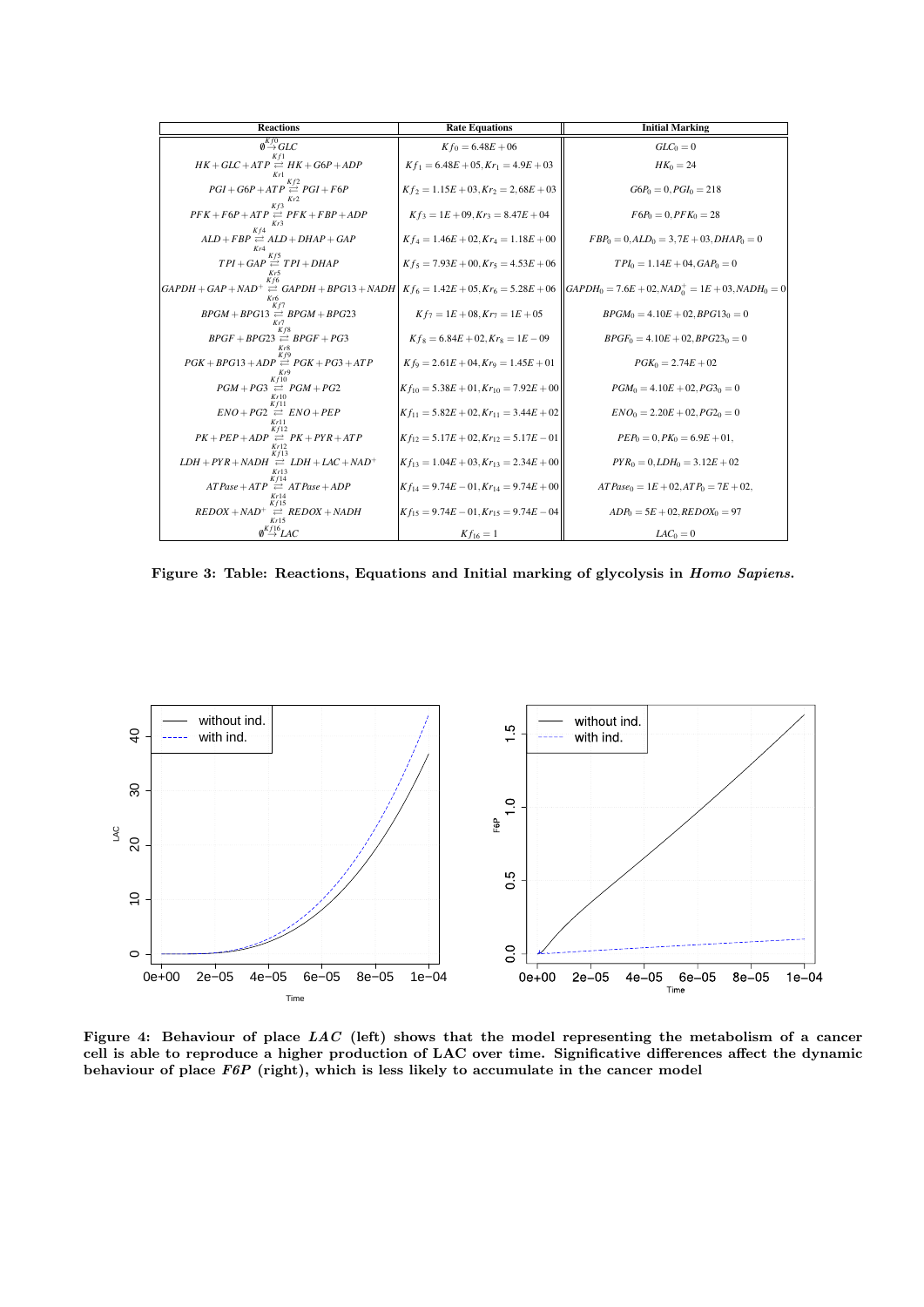

Figure 5: The figures show how, when we try to increase the time inbetween two optimization processes for some places, as for instance  $LAC$  (left), the behaviours are almost not affected, while for other, like PEP (right), the difference is non-trivial



Figure 6: Behaviours of places  $LAC$  (left),  $PEP$  (right). The figures show that, when the algorithm with the heuristics is used and threshold values of 5 or 10% are chosen, the solution of the model is accurate, while the computation time is considerably reduced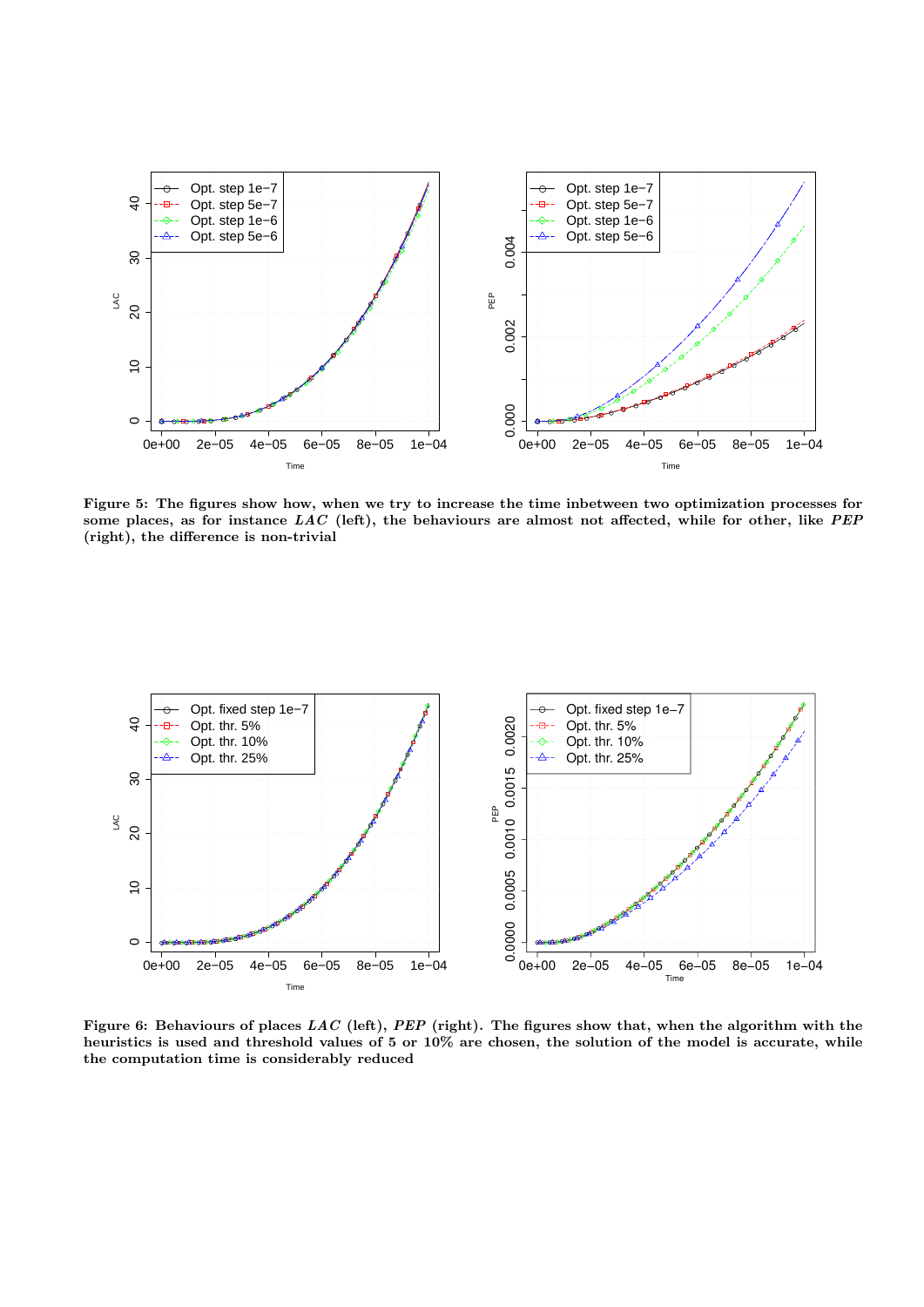| <b>ODE</b> | Opt int 1e-7 | Opt int 5e-7 |
|------------|--------------|--------------|
| 0.732235s. | 2441.878sec. | 569.7389sec. |
|            | Opt int 1e-6 | Opt int 5e-6 |
|            | 254.9282sec. | 119.2946sec. |

Table 1: Execution times for different optimization time intervals. All executions were performed on an INTEL i7 64bit 2.60GHz processor

In a further set of experiments we tested if the time step of the optimization processes could be adaptively tuned along the solution of the system. The rationale behind this choice is to invoke the optimization process just if it produces significant effects. In order to do it, we added in our algorithm an heuristics, presented in Section 4, that considers the relative change in the markings of input places of all  $T_u$ s. When the relative change in one of these places crosses a userdefined threshold, the optimization process is executed. We studied how three different thresholds values (i.e. 5%, 10% and 25% of change) impacted both the computational time and the accuracy of the solution. Figure 6 displays the differences in the dynamic behaviours of PEP and LAC, when the different threshold values are considered. The execution times in the three cases are reported in Table 5, compared to the performance of the algorithm in the absence of the implemented heuristics. Data clearly show that, for instance when a 5% threshold value is used, no negative effects reflect on model solutions, while the computational cost is reduced of a factor greater that 10. Regarding the accuracy of the solution, also greater threshold values are satisfactory, with the advantage that they allow considerably higher time savings.

| Opt int $1e-7$ | Thr $=5\%$    | $Thr=10\%$   | $Thr=25\%$    |
|----------------|---------------|--------------|---------------|
| 2441.878sec.   | 195.0151 sec. | 135.4613sec. | 82.67076 sec. |

Table 2: Execution times for different threshold values of relative change in place markings. All executions were performed on an INTEL i7 64bit 2.60GHz processor

Discussion. It is important to observe that our approach, moving forward from the strict teleonomic perspective adopted by dFBA and CM, allows to define objective functions that may mimic some experimentally observed behaviour. It is worth underlying that teleonomy has shown great utility to help dissect the metabolism of microorganisms. In the case of multicellular and more complex organisms like humans, however, the process of selection that justifies the teleonomic view is much more complex, and a clear goal-directedness of intracellular metabolism is not equally reasonable to consider. However, the LAC maximisation function, which we adopted in our case study of cancer glycolysis, besides reflecting the fact that a high production of LAC in cancer cells is a renown experimental finding, may also have a teleonomic value. In fact, it can be hypothesized that the process of evolution of cellular phenotypes observed in cancer, i.e. in the selection of aggressive cancer clones during its progression (current focus of extensive studies [24]), tends to select a goal-directed cellular phenotype characterized by LAC maximization.

Moreover our proposed approach, differently from dFBA

and CM, does not assume the steady state of the intracellular metabolites, as in dFBA, and it does not require a complete knowledge of all kinetic parameters, as in CM. Finally, it is useful to highlight again that the lack of experimental data, which is very frequent in cancer cell scenarios, does not affect our approach as it does for techniques of RE and PE.

# 6. CONCLUSIONS AND FUTURE DIREC-**TIONS**

In this work we proposed a new approach to deal with biochemical models with lacking kinetic information. As discussed in Section 5 it may be useful for different applications, although additional experiments will provide a further validation and will show its actual relevance.

For the future we intend to apply our approach to study different networks, either in microorganisms, in single human cells or in population of cells.

As for all OPs, the performances are highly dependent on the objective function, on the constraints that define the space of feasible solutions, and on the algorithm used to explore it. Depending on the specific model, objective functions with different biological meaning, as described in Section 4, will be tested. We will also investigate which available biological data can be effectively used to adapt the model to the specific situation under study. Either data obtained with transcriptomics, proteomics and metabolomics, as well as reaction fluxes and thermodynamic information are all possible candidates. These data will provide a fundamental support to define the initial conditions of the model, to inspire the choice of the objective function and to set the constraints for the optimization. Finally, depending on OP characteristics, the performances of different optimization algorithms will be tested.

In addition, for those cases in which stochastic behaviours are relevant, we plan to expand our approach with systems of stochastic differential equations.

## 7. ADDITIONAL AUTHORS

Gianfranco Balbo (University of Turin, Computer Science Department, Corso Svizzera 185 Turin Italy, email: balbo@di.unito.it)

### 8. REFERENCES

- [1] J. Babar, M. Beccuti, S. Donatelli, and A. S. Miner. Greatspn enhanced with decision diagram data structures. In Proceedings of 31st Int. Conf. of Applications and Theory of Petri Nets, pages 308–317. IEEE Computer Society, June 2010.
- [2] B. D. Bennett, E. H. Kimball, M. Gao, R. Osterhout, S. J. V. Dien, and J. D. Rabinowit. Absolute metabolite concentrations and implied enzyme active site occupancy in escherichia coli. Nature Chemical Biology, 5(8):593–599, 2009.
- [3] S. Bulik, S. Grimbs, C. Huthmacher, J. Selbig, and H. G. Holzhutter. Kinetic hybrid models composed of mechanistic and simplified enzymatic rate laws - a promising method for speeding up the kinetic modelling of complex metabolic networks. FEBS Journal, 276(2):410–424, 2009.
- [4] P. Cazzaniga, C. Daminani, D. Besozzi, R. Colombo, M. Nobile, D. Gaglio, D. Pescini, S. Molinari,